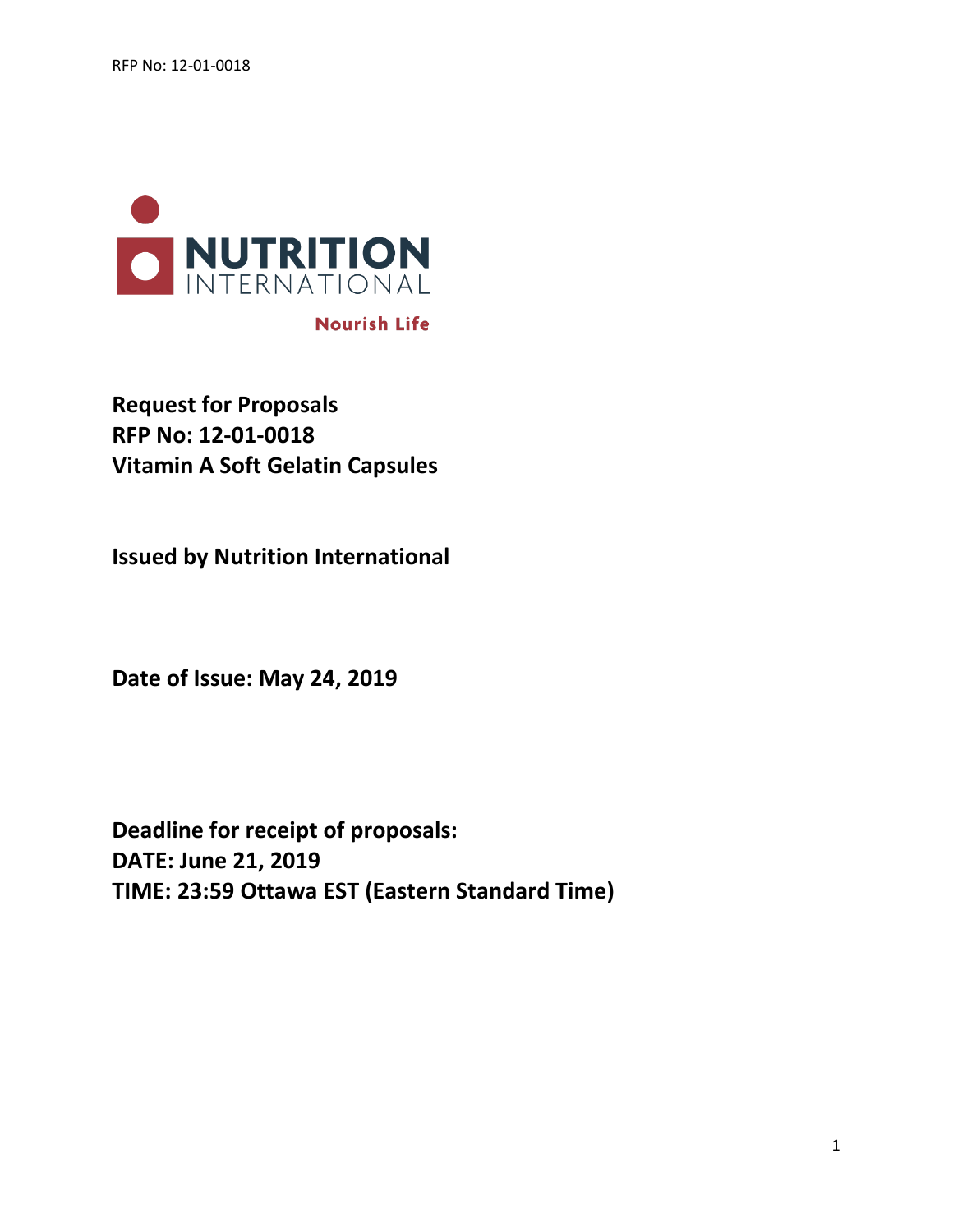# **Contents**

| 1.  |                                                                                          |  |  |
|-----|------------------------------------------------------------------------------------------|--|--|
| 2.  |                                                                                          |  |  |
| 3.  |                                                                                          |  |  |
| 4.  |                                                                                          |  |  |
| 5.  |                                                                                          |  |  |
| 6.  |                                                                                          |  |  |
| 7.  |                                                                                          |  |  |
| 8.  |                                                                                          |  |  |
| 9.  |                                                                                          |  |  |
|     |                                                                                          |  |  |
|     |                                                                                          |  |  |
|     | Annex C: Minimum Information Requirements for Stability Testing Protocols and Report  11 |  |  |
|     |                                                                                          |  |  |
|     |                                                                                          |  |  |
|     |                                                                                          |  |  |
|     |                                                                                          |  |  |
|     |                                                                                          |  |  |
|     |                                                                                          |  |  |
|     |                                                                                          |  |  |
|     |                                                                                          |  |  |
| 10. |                                                                                          |  |  |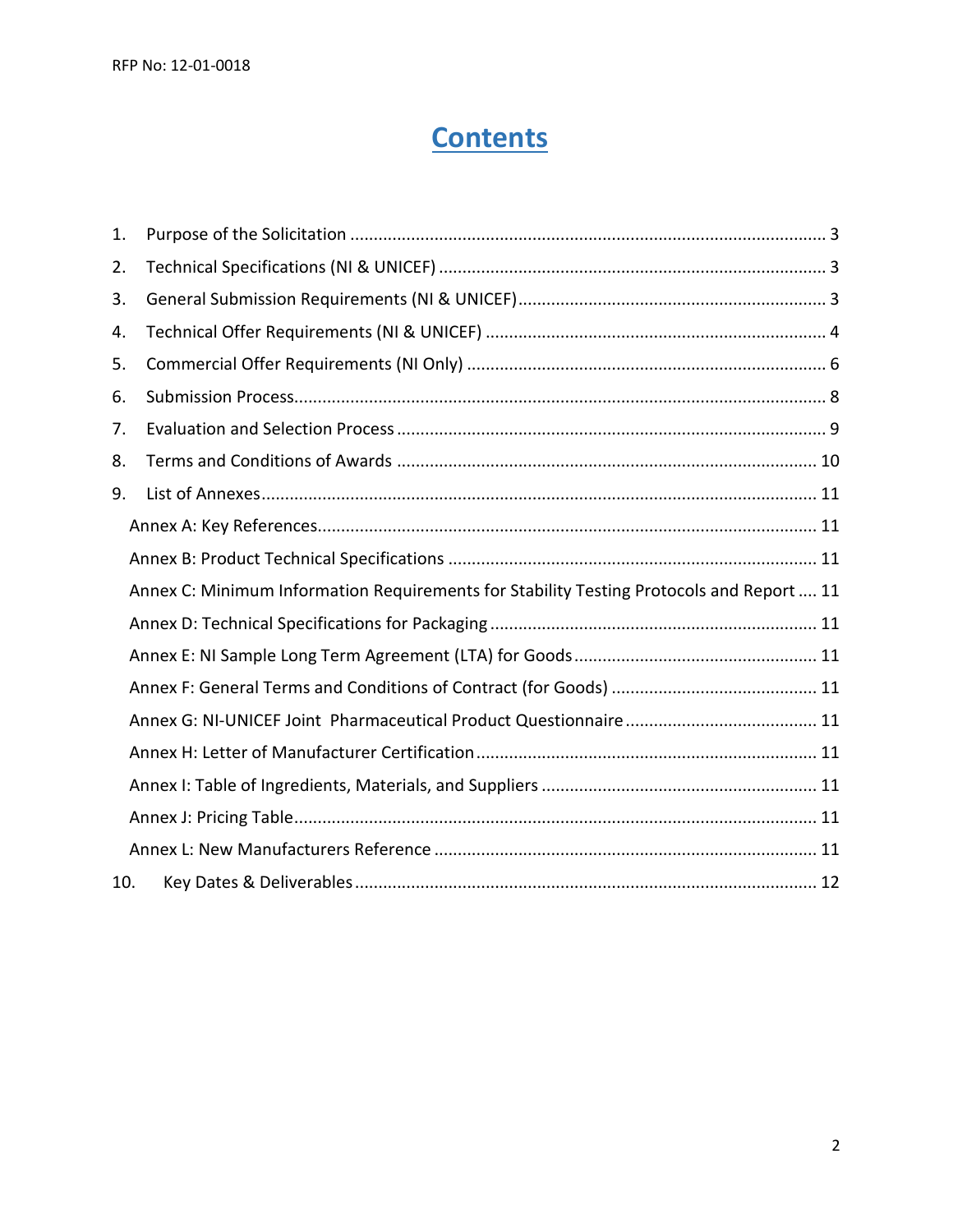## <span id="page-2-0"></span>**1. Purpose of the Solicitation**

#### 1.1 Background

- 1.1.1 Nutrition International (NI) is an international not-for-profit organization dedicated to transforming the lives of vulnerable people, especially women, adolescent girls, and children, by improving their nutritional status.
- 1.1.2 NI works in partnership with UNICEF to implement the Vitamin A Contribution-in-Kind (CIK) Program, which provides donations of Vitamin A soft gelatin capsules to approximately 60 countries around the world. These capsules are used by national governments to support supplementation programs targeting children aged 6-59 months of age.
- 1.1.3 Within the Vitamin A CIK Program, NI is responsible for procuring Vitamin A soft gelatin capsules. To this end, since 1998 NI has procured approximately 500 million Vitamin A soft gelatin capsules per year.
- 1.1.4 This Request for Proposals (RFP) represents a joint technical collaboration between NI and UNICEF for the purposes of pre-qualifying interested proponents for the supply of Vitamin A soft gelatin capsules, in accordance with the directives set out herein. Any commercial offer and evaluation process involving pre-qualified proponents for UNICEF, will be conducted at a later date, as determined by UNICEF.
- 1.1.5 Objectives of the solicitation are to expand the supplier base, increase competition, and ensure timely delivery and best value for money for Vitamin A supplementation programmes supported by NI and UNICEF.

## <span id="page-2-1"></span>**2. Technical Specifications (NI & UNICEF)**

- 2.1 Product technical specifications
	- 2.1.1 The product technical specifications form [Annex B](https://www.nutritionintl.org/content/user_files/2019/05/Annex-B_VAC-Technical-Specification_final.pdf) of this document.
	- 2.1.2 Adherence to specifications is a requirement. However, NI/UNICEF reserve the right to amend/revise the specification as deemed necessary.
- 2.2 Stability Requirements
	- 2.2.1 NI/UNICEF may decide to award conditional to proponents based on review of e.g. ongoing stability data and commitment to continue long-term testing over the shelf life period. The specifications for the stability requirements for Vitamin A soft gelatin capsules are contained within [Annex B](https://www.nutritionintl.org/content/user_files/2019/05/Annex-B_VAC-Technical-Specification_final.pdf) of this document.

## 2.3 Packaging

- 2.3.1 All the technical packaging requirements and specifications for primary and secondary packaging; and desiccants are listed in [Annex D.](https://www.nutritionintl.org/content/user_files/2019/05/Annex-D_Technical-Specifications-for-Packaging.pdf)
- <span id="page-2-2"></span>**3. General Submission Requirements (NI & UNICEF)**
- 3.1 Preparation of proposals
	- 3.1.1 In response to this RFP, proponents will prepare proposals composed of two offers: a) a Technical Offer in accordance with the requirements as stated in [Section 4](#page-3-1) of this RFP; a Commercial Offer, in accordance with the requirements as stated i[n Section 5](#page-2-2) of this RFP.
	- 3.1.2 All proposals and required documentation must be provided in English.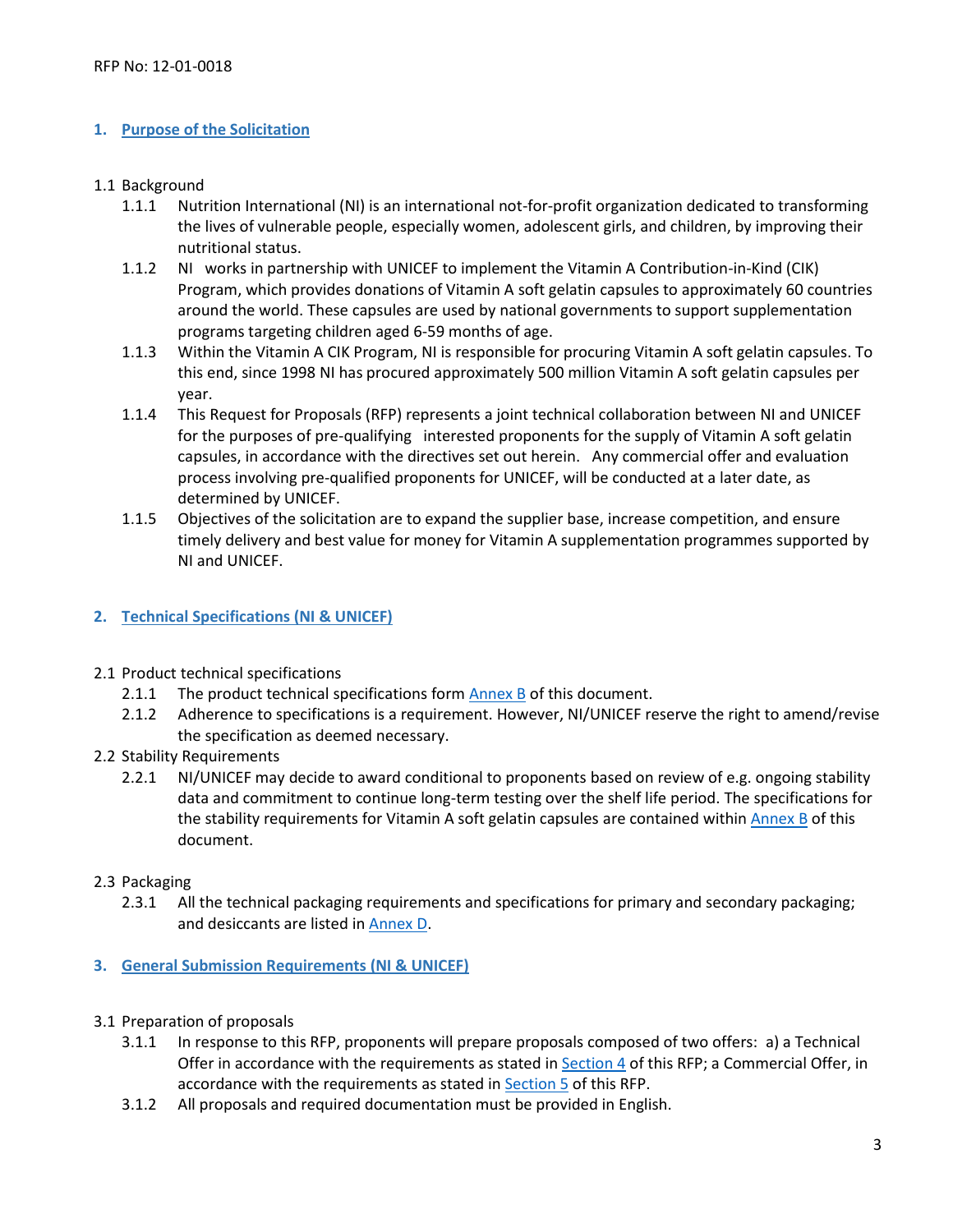- 3.1.3 Proponents must indicate the validity period of their proposals. Proposal must be valid at least 180 days from the submission deadline.
- 3.1.4 Proponents are responsible for all costs associated with proposal preparation and submission.
- 3.1.5 Proponents must respond to all the requirements stated in this RFP for Items 1-4.
- 3.1.6 Where any certifications submitted as part of this RFP expire before or during the period of the award, the proponent will be required to submit renewed certificates. Any costs associated with this will be borne by the proponent.
- 3.1.7 Proponents must disclose any circumstances, including personal, financial, and business activities that will or might give rise to a conflict of interest. This disclosure must extend to all personnel proposed to undertake the work should the proponent receive an award. Where proponents identify any potential conflicts, they must state how they intend to avoid any impact arising from such conflicts.
- 3.1.8 Proponents must disclose if they are or have been the subject of any proceedings or other arrangements relating to bankruptcy, insolvency, or the financial standing of the proponent including, but not limited to, the appointment of any officer such as a receiver in relation to the proponent's personal or business matters or an arrangement with creditors or of any other similar proceedings.
- <span id="page-3-1"></span>3.1.9 Proponents must disclose if the company or key management have been convicted of, or are the subject of any proceedings relating to a criminal offence or other office, a serious offence involving the activities of a criminal organization, found by any regulator or professional body to have committed professional misconduct; corruption including the offer or receipt of any inducement of any kind in relation to obtaining any contract with NI, , or any other contracting body or authority; failure to fulfill any obligations in any jurisdiction relating to the payment of taxes.

## <span id="page-3-0"></span>**4. Technical Offer Requirements (NI & UNICEF)**

## 4.1 Cover letter

- 4.1.1 Proponents are **required** to submit a cover letter expressing interest in participating in the RFP, confirming that all information submitted is true and correct, and confirming that the proponent's manufacturing facility has the capacity to produce Vitamin A in accordance with the technical requirements for the product as set out in this RFP.
- 4.2 NI-UNICEF Joint Pharmaceutical Product Questionnaire (and all supporting documents)
	- 4.2.1 Proponents are **required** to complete the PPQ [\(Annex G\)](https://www.nutritionintl.org/content/user_files/2019/05/Annex-G_NI-UNICEF-PPQ_Final.pdf) separately for each of the products for which they are submitting a proposal; i.e., proponents must submit a PPQ for each of the following products:
		- 4.2.1.1 **Item 1:** 200,000 IU VITAMIN A Oral Liquid Preparation (USP) or VITAMIN A Oral Solution (Ph. Int.) as SOFT GELATIN CAPSULES, 36-months shelf-life desired, 500 capsules per bottle
		- 4.2.1.2 **Item 2:** 200,000 IU VITAMIN A Oral Liquid Preparation (USP) or VITAMIN A Oral Solution (Ph. Int.) as SOFT GELATIN CAPSULES, 36-months shelf-life desired, 100 capsules per bottle
		- 4.2.1.3 **Item 3:** 100,000 IU VITAMIN A Oral Liquid Preparation (USP) or VITAMIN A Oral Solution (Ph. Int.) as SOFT GELATIN CAPSULES, 36-months shelf-life desired, 500 capsules per bottle
		- 4.2.1.4 **Item 4:** 100,000 IU VITAMIN A Oral Liquid Preparation (USP) or VITAMIN A Oral Solution (Ph. Int.) as SOFT GELATIN CAPSULES, 36-months shelf-life desired, 100 capsules per bottle
	- 4.2.2 In annex G to the submitted PPQ(s), proponents are **required** to attach all supporting documents as specified in the checklist provided in the PPQ.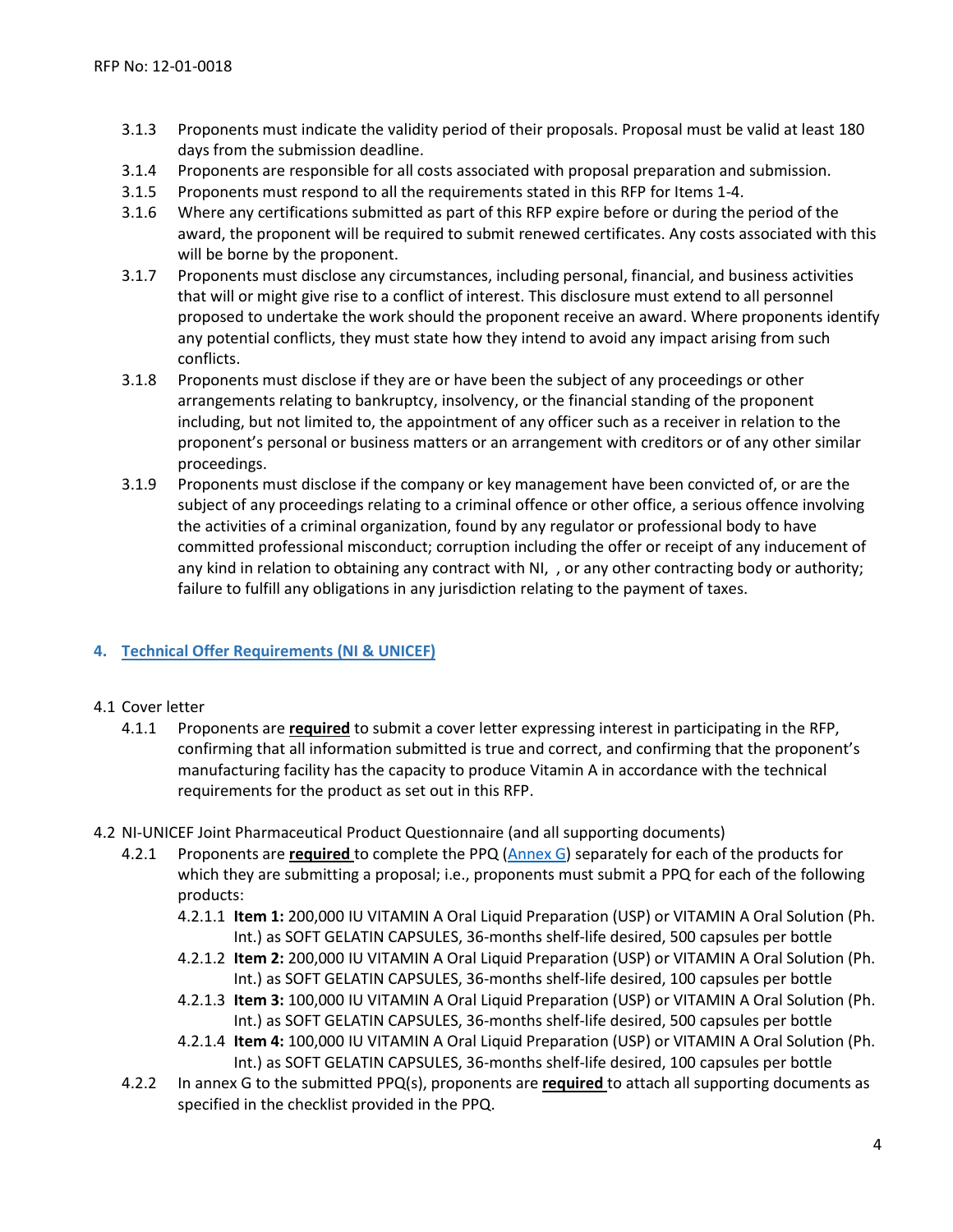- 4.3 Proof of product shelf life
	- 4.3.1 **Proof of product shelf life** as indicated and made in accordance to technical specifications as set out in [Annex B.](https://www.nutritionintl.org/content/user_files/2019/05/Annex-B_VAC-Technical-Specification_final.pdf) The Minimum Information Requirements for Stability Testing Protocols and Reports, [Annex C](https://www.nutritionintl.org/content/user_files/2019/05/Annex-C_Minimum-Information-Requirements-for-Stability-Testing-Protocols-and-Reports.pdf) to this RFP.

## 4.4 Letter of manufacturer certification

- 4.4.1 Proponents **will submit** the Letter of Manufacturer Certification provided i[n Annex H.](https://www.nutritionintl.org/content/user_files/2019/05/ANNEX-I-M_Ingredients-Pricing-Delivery-References.xlsx)
- 4.5 Table of ingredients, materials, and suppliers
	- 4.5.1 Proponents are **required** to complete the Table of Ingredients, Materials and Suppliers in [Annex I,](https://www.nutritionintl.org/content/user_files/2019/05/ANNEX-I-M_Ingredients-Pricing-Delivery-References.xlsx) listing all the ingredients and excipients composing the Vitamin A soft gelatin capsules and the primary and secondary packaging. Each product should be presented separately in its own table.
	- 4.5.2 Any product offered **must meet** the product specification as outlined in [Annex B.](https://www.nutritionintl.org/content/user_files/2019/05/Annex-B_VAC-Technical-Specification_final.pdf) Conformity to this requirement may be verified by inspection. Proponents are required to disclose the names and addresses of intended material suppliers, and for ensuring that manufacturer(s) of all excipients used conform to all requirements stated in this RFP.
	- 4.5.3 Proponents are strongly encouraged to provide copies of their agreements with API suppliers. This is not a mandatory requirement.
- 4.6 Halal certification
	- 4.6.1 Proponents **must provide** a Certificate of Registration valid for the entire contract manufacturing period from an internationally-recognized certifying agency, such as the Islamic Food and Nutrition Council of America (IFANCA) as proof that all facilities involved in the manufacture of the finished product have been approved to meet Islamic Halal requirements.
	- 4.6.2 This requirement also applies to all excipient manufacturers supplying materials for the finished product.
- <span id="page-4-0"></span>4.7 NI-UNICEF Joint Manufacturer Questionnaire
	- 4.7.1 All proponents **must submit** a NI-UNICEF Joint Manufacturer Questionnaire [\(Annex N\)](https://www.nutritionintl.org/content/user_files/2019/05/Annex-N_NI-UNICEF-MQ-Final.pdf). Subcontracted manufacturers (if any) involved in the manufacturing of products to NI and UNICEF **must**  also complete a Manufacturer Questionnaire.
	- 4.7.2 Proponents are also **required** to submit all supporting documents as required in the Manufacturer Questionnaire, including:
		- A list of all products manufactured by the company and authorized for sale on the domestic market (stating country of manufacturing). Any other products held in other countries.
		- Copy of site master file (PIC-S format).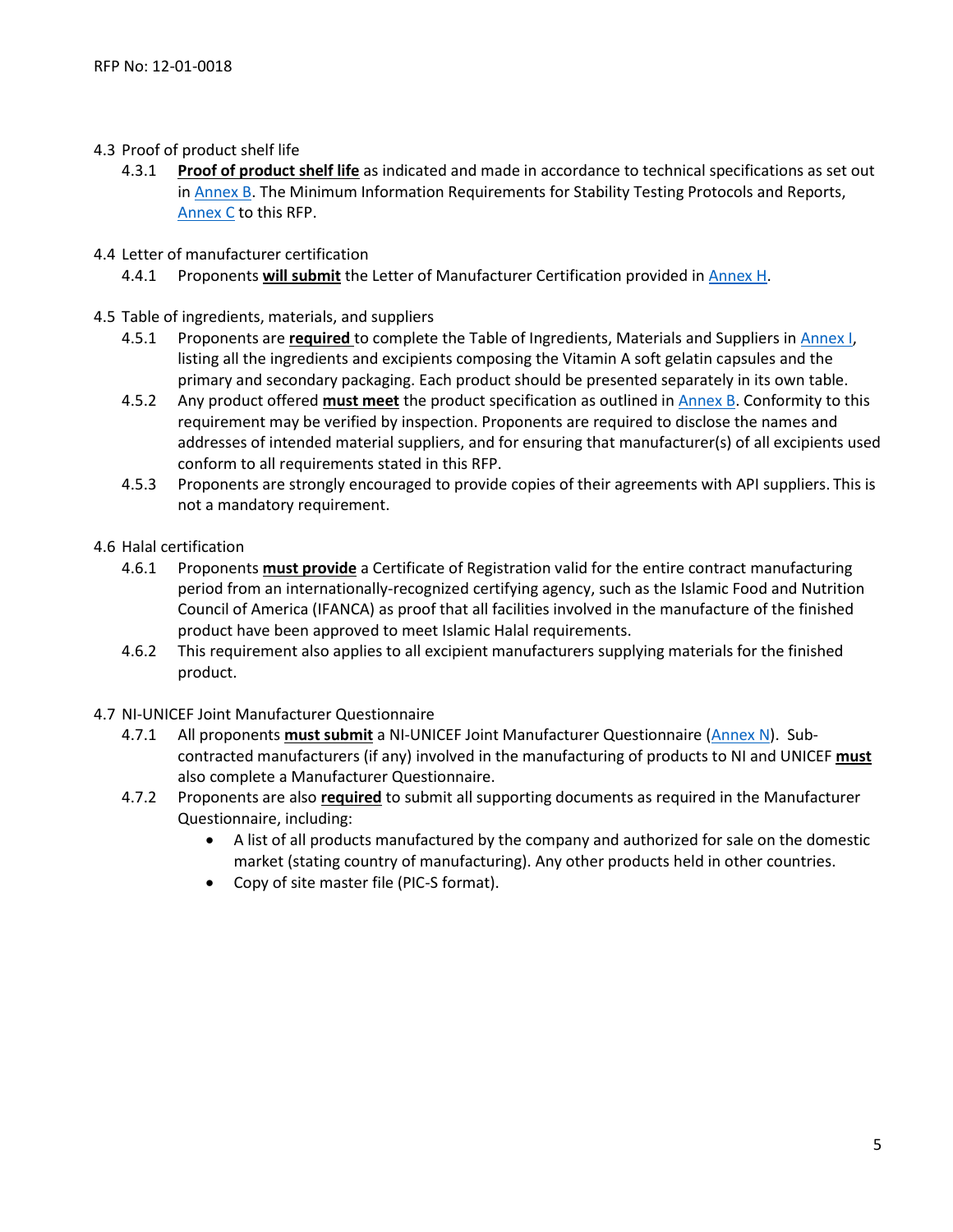## <span id="page-5-0"></span>**5. Commercial Offer Requirements (NI Only)**

#### 5.1 Cover letter

- 5.1.1 Proponents **are required** to submit a cover letter expressing interest in participating in the RFP, confirming that all information submitted is true and correct, and confirming that the proponent's manufacturing facility has the capacity to produce Vitamin A in accordance with the technical requirements for the product as set out in this RFP and the delivery schedule and pricing table provided in their proposal.
	- 5.1.2 Proponents **are required** to complete a Risk Assessment Register as set out in [\(Annex M\)](https://www.nutritionintl.org/content/user_files/2019/05/ANNEX-I-M_Ingredients-Pricing-Delivery-References.xlsx).

## 5.2 Pricing table

- 5.2.1 The Pricing Table [\(Annex J\)](https://www.nutritionintl.org/content/user_files/2019/05/ANNEX-I-M_Ingredients-Pricing-Delivery-References.xlsx) **must be completed and submitted** as part of the proposal.
- 5.2.2 Proponents **must provide** cost per bottle for capsules in CAD.
- 5.2.3 All prices provided in the Pricing Table **shall be firm and fixed** until completion of the award period.
- 5.2.4 Prices for capsules **must be provided separately** in the Pricing Table. All manufacturing-related expenses and charges must be included within the unit price for capsules, including but not limited to production, quality assurance, packaging (including labels), packing suitable for export and in accordance with terms and conditions as set out by this RFP, and preservation in accordance with standard commercial practices unless otherwise specified.
- 5.2.5 Prices for Freight **must be provided separately** in the Pricing Table. Shipping terms used must be in accordance with the International Chamber of Commerce Incoterms 2010. Freight prices must be quoted on the basis of:
	- *Delivered at Place (DAP) UNICEF Supply Division Warehouse, Skagerakvej 6, 2100 Copenhagen, Denmark*
- 5.2.6 Prices for Insurance **must be provided separately** in the Pricing Table. Freight insurance must be 110% of the value of the shipment.

# 5.3 Discounts

- 5.3.1 Proponents are requested to advise as to quantity/volume discounts in the form of large quantity/volume discounts and staircase pricing (i.e. varying prices according to different quantities procured); early payment discounts (i.e. payment within a period of time less than NI and UNICEF's standard payment terms of 30 days net); trade discounts; any other unconditional discounts.
- 5.3.2 Should the proponent determine that a number of bottles other than the ranges specified in the Pricing Table [\(Annex J\)](hhttps://www.nutritionintl.org/content/user_files/2019/05/ANNEX-I-M_Ingredients-Pricing-Delivery-References.xlsx) result in a preferable pricing scheme, proponents are encouraged to submit a second, additional table specifying these alternative ranges.

# 5.4 Lead time

- 5.4.1 Proponents **are required** to indicate the realistic lead time for delivery of each product in the Lead Time Table (Annex K).
- 5.4.2 Delivery lead time is the period from the date of receipt of a purchase order by the proponent to the date of delivery of the goods to the Delivered at Place (DAP) point in accordance with the applicable delivery terms and instructions specified. The lead time includes the period for manufacturing and packing the products, pre-delivery inspection (if applicable), obtaining any necessary regulatory authority approvals or licenses, shipping, and provision of all documentation required in connection with such delivery.

The DAP point is: UNICEF Supply Division Warehouse, Skagerakvej 6, 2100 Copenhagen, Denmark.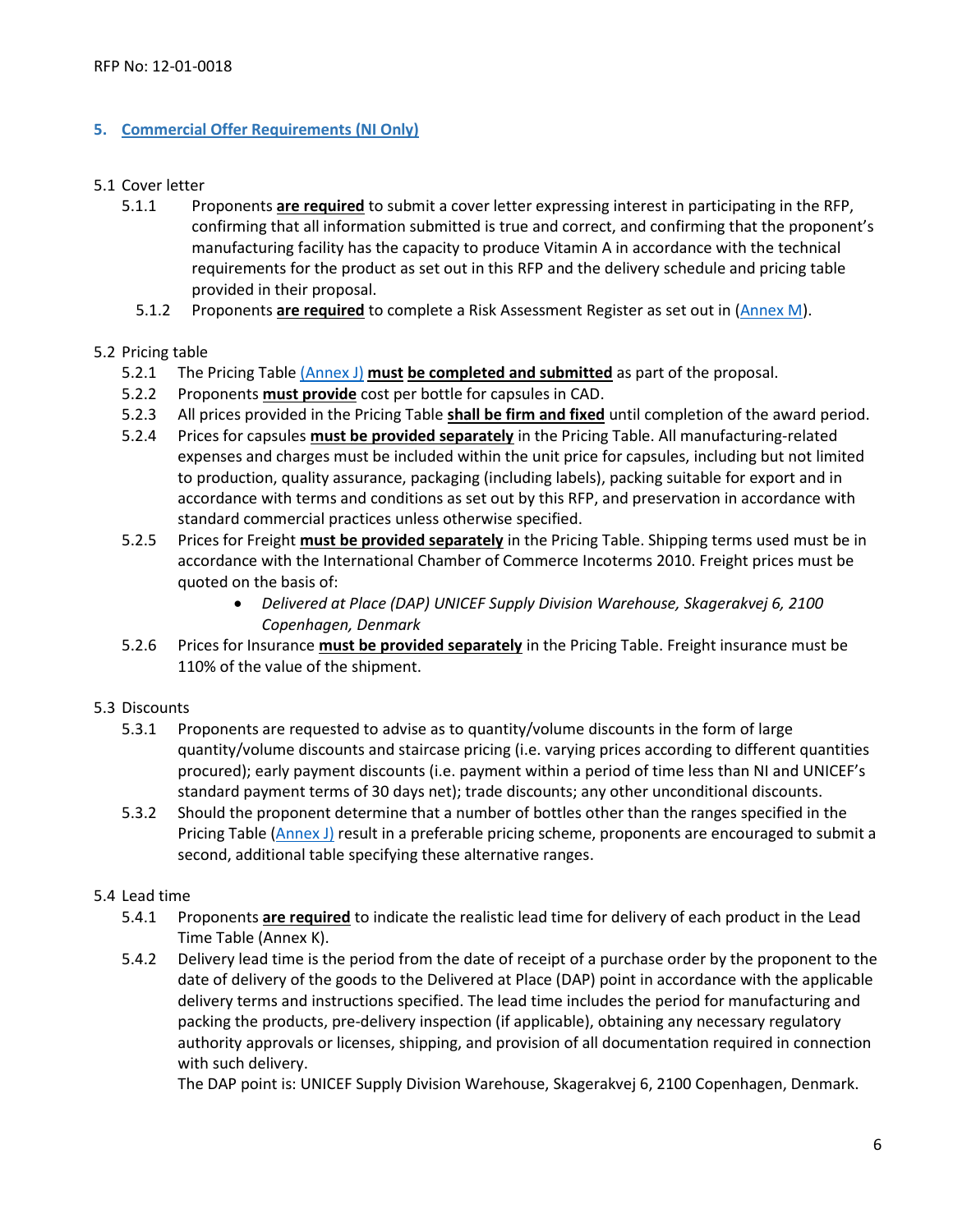## 5.5 Delivery schedule

- 5.5.1 The Delivery Schedule [\(Annex K\)](https://www.nutritionintl.org/content/user_files/2019/05/ANNEX-I-M_Ingredients-Pricing-Delivery-References.xlsx) **must be completed** and submitted as part of the proposal.
- 5.5.2 All delivery dates shall be firm and fixed until completion of the period of award and will remain firm for any amendment of the award.
- 5.5.3 The delivery date at the Delivered at Place (DAP) is the date the goods arrive at DAP point (final destination). The DAP point is: UNICEF Supply Division Warehouse, Skagerakvej 6, 2100 Copenhagen, Denmark.
- 5.5.4 Only goods meeting the technical specifications set out in this RFP are to be shipped.
- 5.5.5 At the time of shipment from the proponent, products with a shelf life of 24 months must be no more than four months from the date of manufacture. No goods in quarantine are to be shipped.
- 5.6 Audited financial statements
	- 5.6.1 Proponents **must submit** their most recent audited financial statements in support of their proposals.
- 5.7 Client references
	- 5.7.1 All new proponents not previously contracted by NI **must submit** references from at least 3 clients within the last 2 years and with a minimum supply value of CAD \$100,000 for each reference. Such references do not have to be directly related to vitamin A commodities. The format for submission of references is attached at [\(Annex L\)](https://www.nutritionintl.org/content/user_files/2019/05/ANNEX-I-M_Ingredients-Pricing-Delivery-References.xlsx).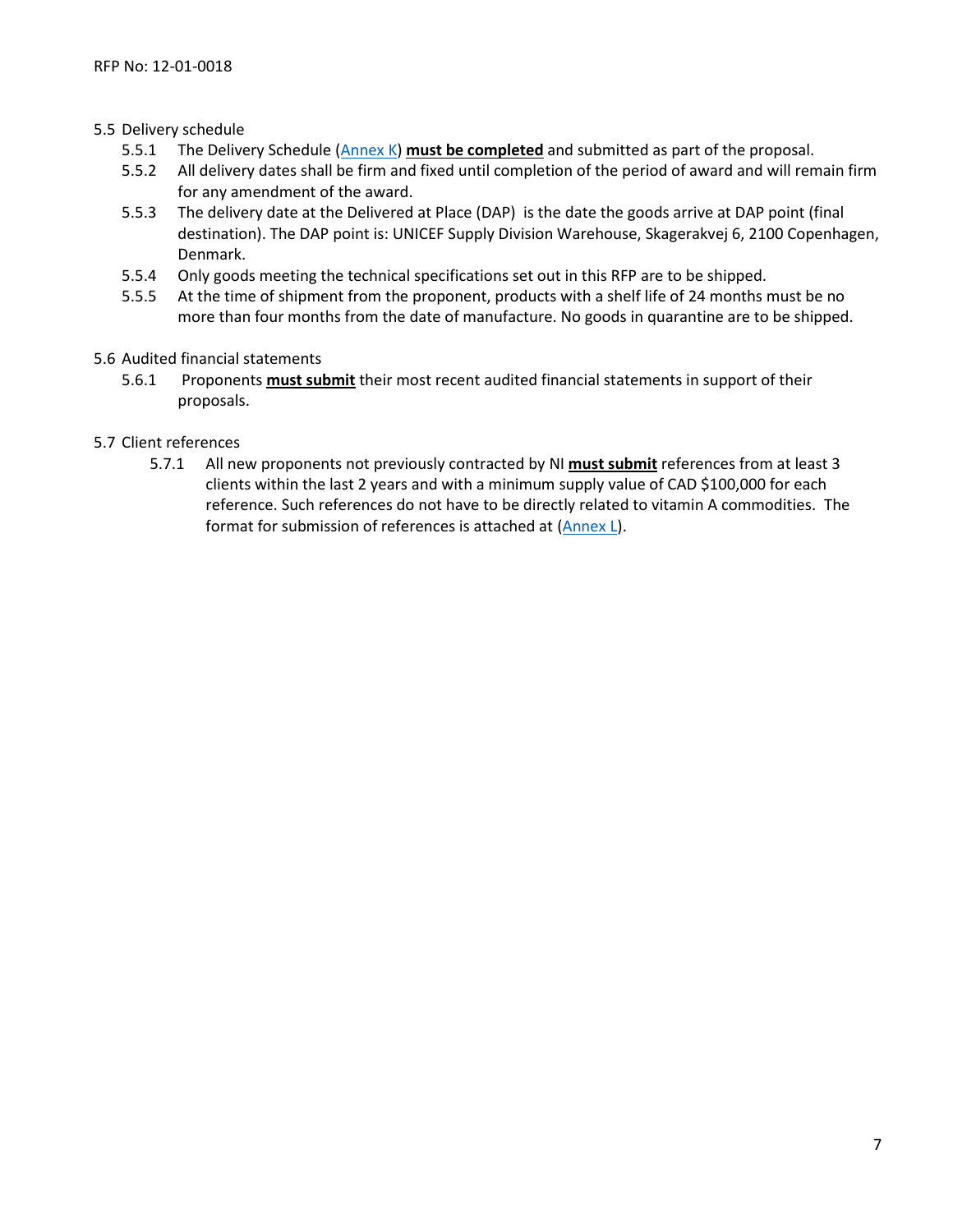#### <span id="page-7-0"></span>**6. Submission Process**

- 6.1 Questions from Proponents
	- 6.1.1 All inquiries regarding this RFP **must be submitted** in writing by **June 7, 2019** to [proposals@nutritionintl.org.](mailto:proposals@nutritionintl.org)
	- 6.1.2 All questions posed and answers provided will be shared by email and posted on the NI website without attribution (see FAQ).
- 6.2 Confirmation of intent to submit
	- 6.2.1 Proponents will inform NI by **June 17, 2019** of their intention to submit a proposal in response to this RFP. Confirmation should be sent by email to[: proposals@nutritionintl.org.](mailto:proposals@nutritionintl.org)
- 6.3 Submission of offer
	- 6.3.1 Proponents' complete Technical and Commercial Offers **must be received** no later than on **June 21, 2019 at 23:59 Ottawa EST.**
	- 6.3.2 Submissions **must be sent** electronically via (email to [proposals@nutritionintl.org\)](mailto:proposals@nutritionintl.org).
	- 6.3.3 All the attachments **must be labeled and referenced** corresponding to the document type and Annexes accordingly (E.g. Cover Letter, PPQ\_Item1, etc.)
	- 6.3.4 Offers **must be clearly marked** in the subject line as follows:
		- PROPONENT'S NAME: TECHNICAL PROPOSAL (RFP: 12-01-0018)
		- PROPONENT'S NAME: COMMERCIAL PROPOSAL (RFP: 12-01-0018)
	- 6.3.5 Late proposals will not be accepted under any circumstances. Proposal submissions received after the deadline stated above will be disqualified.
- 6.4 Modifications and withdrawals
	- 6.4.1. All modifications to proposals must be received by NI prior to the submission deadline. The proponent must clearly state the changes from the original proposal and indicate that the revised proposal supersedes the earlier version.
	- 6.4.2. A proposal may be withdrawn by email by the proponent prior to the submission deadline.
	- 6.4.3. Negligence on the part of the proposer confers no right for the withdrawal of the proposal after it has been opened.
	- 6.4.4. Modifications and/or withdrawals **must be sent** by email to: [proposals@nutritionintl.org.](mailto:proposals@nutritionintl.org)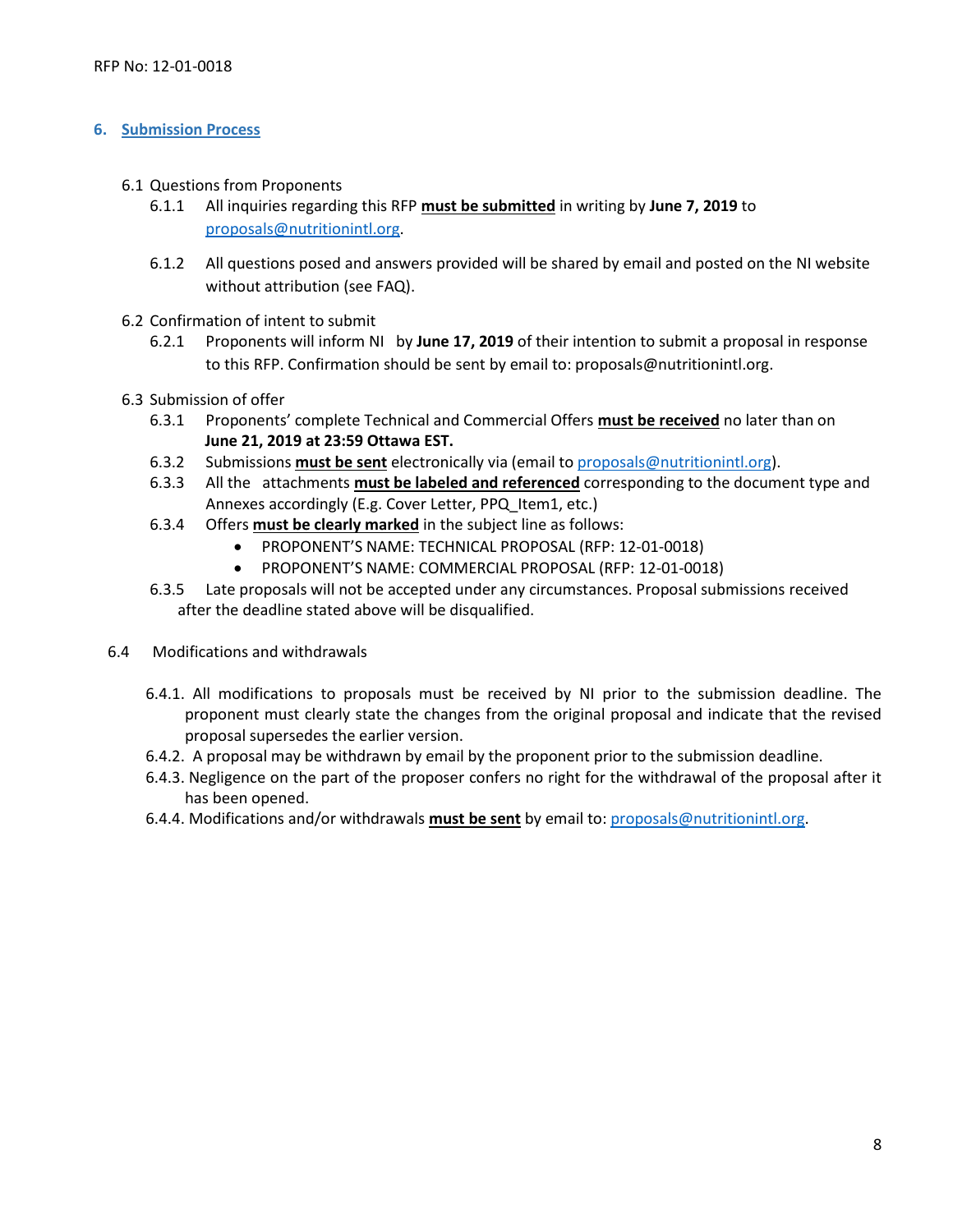## <span id="page-8-0"></span>**7. Evaluation and Selection Process**

- 7.1 The objective of the Evaluation Process is to identify the Proposal that effectively meets the requirements of this RFP and provides the best value. All determinations are made at the sole discretion of NI.
- 7.2 Review of Mandatory Requirements Each proposal first will be evaluated for completeness of the submission. Failure to comply with any of the terms and conditions contained in the RFP including, but not limited to, failure to provide all the required information or documentation, may result in disqualification.
- 7.3 **Joint NI –UNICEF Review of Technical Offers** Once confirmed that the proponent has met the mandatory submission requirements of the RFP, Technical Offers will be evaluated by NI and UNICEF based on their compliance with the requirements set out in [Section 4](#page-2-1) of this RFP.
- 7.4 Any proponent that is deemed to have met the evaluation requirements for the Technical Offer will be pre-qualified as a supplier for Vitamin A for both UNICEF and NI. Pre-qualification does not guarantee that a proponent will receive an award.
- 7.5 **NI Review of Commercial Offers**. For the purposes of this RFP, submission of Commercial Offers by proponents are applicable to NI only. Any commercial offer and evaluation process involving prequalified proponents for UNICEF, will be conducted at a later date, as determined by UNICEF.
- 7.6 Commercial Offers will be evaluated based on their compliance with the requirements as set out in [Section 5](#page-4-0) of this RFP. Evaluation considerations include but are not limited to:
	- competitiveness of pricing;
	- compatibility of delivery schedule with needs;
	- prior performance (for previously contracted proponents);
	- risk assessment and identification; and
	- managerial and financial ability to complete the tasks set out in the RFP.
- 7.7 Proponents may be requested to correct errors or inconsistencies identified by NI during the proposal evaluation process. Proponents that do not comply with such requests within the timeframe communicated will be disqualified.
- 7.8 As needed, each proponent will permit NI and UNICEF, either themselves or through a designated representative entity, to have access to the facilities where the products are manufactured, at all reasonable times to inspect the manufacturing site and processes for the production, quality control, quality assurance, and packing of the products. The proponent will provide reasonable assistance to the representatives for such appraisal, including copies of any documentation (including, but not limited to, test results or quality control reports) as may be necessary, at its own cost. The inspection may be carried out in conjunction with the appropriate national authority. Failure to do so may result in the rejection of the proposal.
- 7.9 All the terms and conditions of this RFP and its Annexes, including the proponent's response to this RFP will form a part of the award unless otherwise negotiated. The proponent understands that if it proposes an amendment or additional terms to the award, these must be clearly detailed in the proposal and may affect the evaluation of the proposal.
- 7.10 NI reserves the right to:
	- a. At any time prior to submission deadline, and for any reason, amend the RFP document. All proponents that have confirmed their intent to submit will receive notification of the amendment, and it will be posted on the NI website.
	- b. Disqualify any or all proponent(s) without incurring any liability to the affected proponent(s).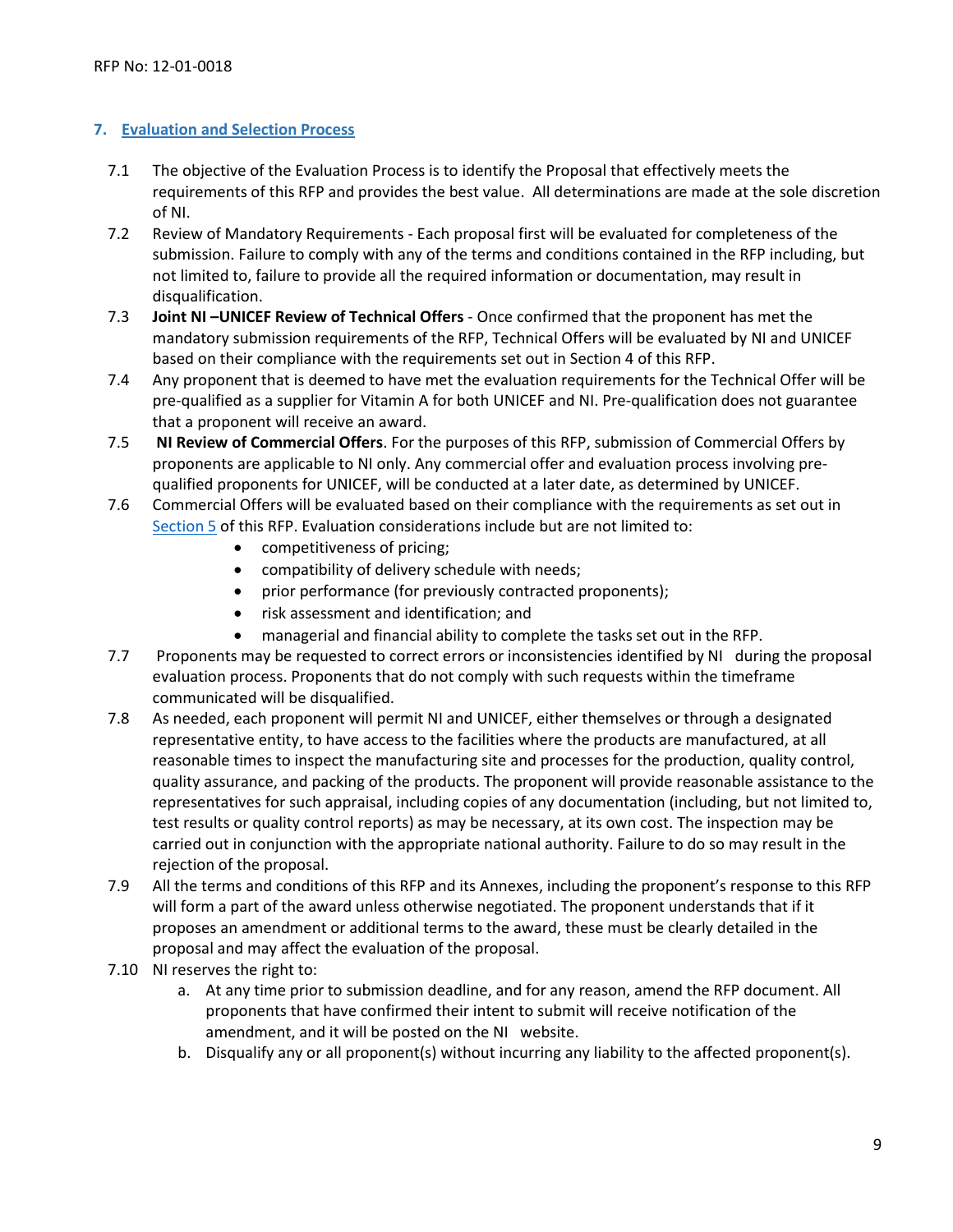- c. Negotiate with one or more technically compliant suppliers and seek a best and final offer from technically compliant suppliers on any part the technical or price/cost proposals submitted, as part of this RFP process.
- d. Accept other than the lowest price proposal.
- e. Reject any proposals which, in their opinion, give rise, or could potentially give rise to, a conflict of interest.
- f. Accept any proposal, in whole or in part; to reject any or all proposals; or to cancel this solicitation process in its entirety.
- g. Verify any information contained in the proponent's response. The proponent will provide reasonable cooperation with such verification.
- h. Invalidate any proposal received from a proponent that, in the sole opinion of NI , has previously failed to perform satisfactorily or complete contracts or purchase orders on time, or that NI believe is not in a position to meet the requirements of the RFP.
- i. Invalidate any proposal that, in the sole opinion of NI fails to meet the requirements and instructions stated in this RFP.
- j. Suspend negotiations or withdraw an award to a proponent at any time up. NI is not required to provide any justification, but will give notice prior to any such suspension of negotiations or withdrawal of award.
- 7.11 Notification: All proponents will be notified by the week of **July 19, 2019** of the outcomes of the process via email.

#### <span id="page-9-0"></span>**8. Terms and Conditions of Awards**

- 8.1 Pre-Qualification of proponents
	- 8.1.1 Any proponent that is deemed to have met the evaluation requirements for the Technical Offer will be technically pre-qualified as a supplier for Vitamin A for NI & UNICEF.
	- 8.1.2 Pre-qualification does not guarantee that a proponent will receive an award.

#### 8.2 Issuing of awards

- 8.2.1 Through the evaluation of this RFP, NI intends to enter into Long Term Arrangements (LTA) with selected proponents for a period of one, two, three or four years, with the option to extend for one additional year.
- 8.2.2 It is anticipated that LTAs for the full quantity of Vitamin A capsules required will be awarded to two to three selected proponents. NI and UNICEF will each separately issue LTAs in accordance with their internal procedures.
- 8.2.3 Delivery dates will be based on the Delivery Schedule as set out in [\(Annex K\)](https://www.nutritionintl.org/content/user_files/2019/05/ANNEX-I-M_Ingredients-Pricing-Delivery-References.xlsx); precise dates will be specified in the LTA and/or Purchase Orders.
- 8.2.4 Attached to this RFP are sample NI LTA [\(Annex E\)](https://www.nutritionintl.org/content/user_files/2019/05/Annex-E_Nutrition_International_-Long-Term-Agreement-for-Goods.pdf), including General Terms and Conditions of Contract (Goods) [\(Annex F\)](https://www.nutritionintl.org/content/user_files/2019/05/Annex-F_GENERAL_TERMS-and-CONDITIONS_GOODS_2017.pdf). By submitting a proposal in response to this RFP, the proponent is deemed to have confirmed its acceptance of the terms set out in these documents.
- 8.2.5 NI LTAs will be issued in Canadian Dollars (CAD).
- 8.2.6 Procurement of Vitamin A soft gelatin capsules is subject to the availability of funds from third-party donors).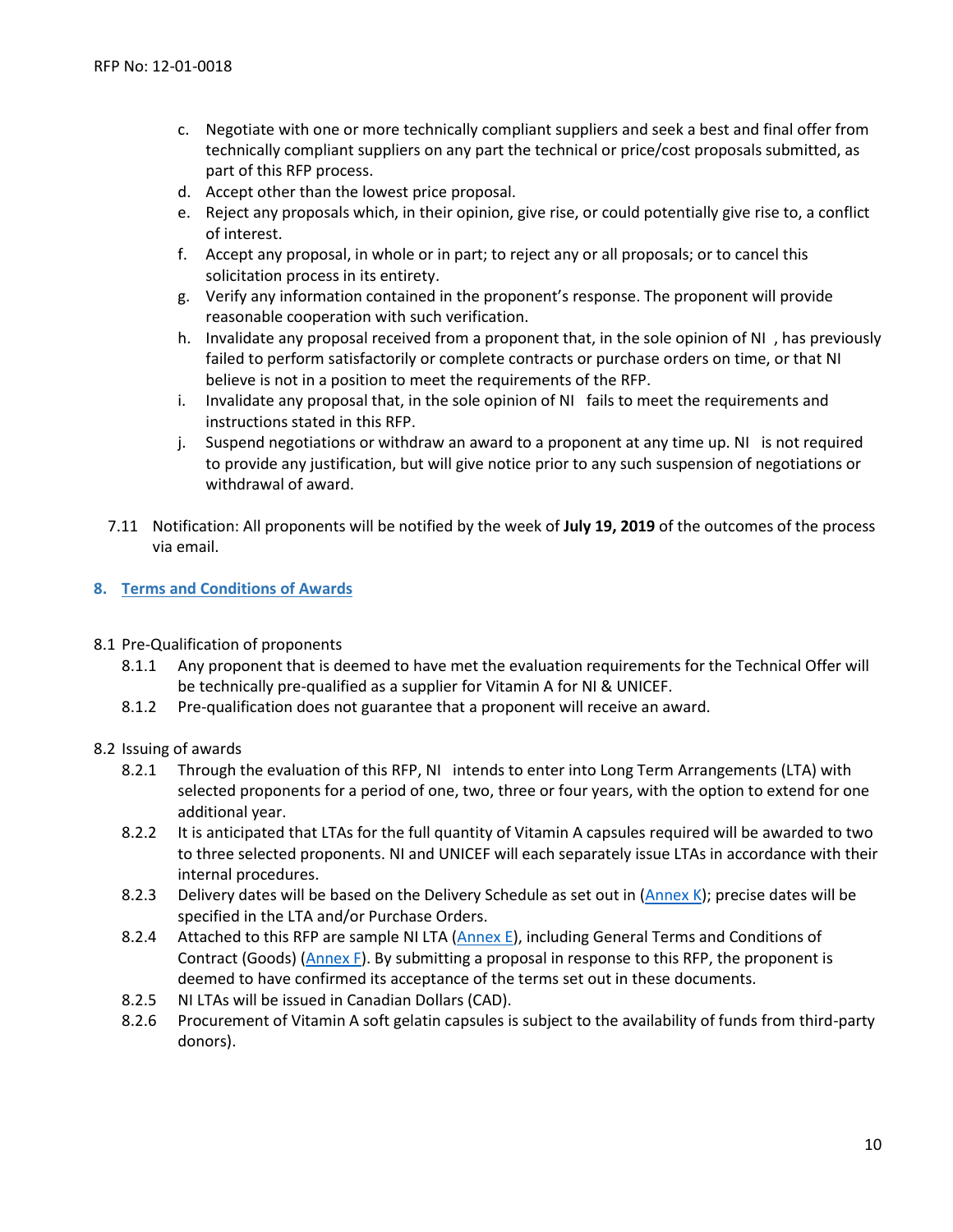## <span id="page-10-0"></span>**9. List of Annexes**

#### **Reference Documents:**

<span id="page-10-5"></span><span id="page-10-4"></span><span id="page-10-3"></span><span id="page-10-2"></span><span id="page-10-1"></span>[Annex A: Key](https://www.nutritionintl.org/content/user_files/2019/05/ANNEX-A_Key-References.pdf) References [Annex B: Product Technical Specifications](https://www.nutritionintl.org/content/user_files/2019/05/Annex-B_VAC-Technical-Specification_final.pdf) [Annex C: Minimum Information Requirements for Stability Testing Protocols and Report](https://www.nutritionintl.org/content/user_files/2019/05/Annex-C_Minimum-Information-Requirements-for-Stability-Testing-Protocols-and-Reports.pdf) [Annex D: Technical Specifications for Packaging](https://www.nutritionintl.org/content/user_files/2019/05/Annex-D_Technical-Specifications-for-Packaging.pdf) [Annex E: NI Sample Long Term Agreement \(LTA\) for Goods](https://www.nutritionintl.org/content/user_files/2019/05/Annex-E_Nutrition_International_-Long-Term-Agreement-for-Goods.pdf) [Annex F: General Terms and Conditions](https://www.nutritionintl.org/content/user_files/2019/05/Annex-F_GENERAL_TERMS-and-CONDITIONS_GOODS_2017.pdf) of Contract (for Goods)

## <span id="page-10-6"></span>**Required for Completion by all Proponents:**

<span id="page-10-10"></span><span id="page-10-9"></span><span id="page-10-8"></span><span id="page-10-7"></span>[Annex G: NI-UNICEF Joint Pharmaceutical Product Questionnaire](https://www.nutritionintl.org/content/user_files/2019/05/Annex-G_NI-UNICEF-PPQ_Final.pdf) [Annex H: Letter of Manufacturer Certification](https://www.nutritionintl.org/content/user_files/2019/05/ANNEX-H_Letter-of-Certification.pdf) [Annex I: Table of Ingredients, Materials, and Suppliers](https://www.nutritionintl.org/content/user_files/2019/05/ANNEX-I-M_Ingredients-Pricing-Delivery-References.xlsx) [Annex J: Pricing Table](https://www.nutritionintl.org/content/user_files/2019/05/ANNEX-I-M_Ingredients-Pricing-Delivery-References.xlsx) Annex K: [Delivery Schedule](https://www.nutritionintl.org/content/user_files/2019/05/ANNEX-I-M_Ingredients-Pricing-Delivery-References.xlsx) [Annex M: Risk Assessment Register](https://www.nutritionintl.org/content/user_files/2019/05/ANNEX-I-M_Ingredients-Pricing-Delivery-References.xlsx) Annex N: NI-UNICEF [Joint Manufacturer Questionnaire](https://www.nutritionintl.org/content/user_files/2019/05/Annex-N_NI-UNICEF-MQ-Final.pdf)

## **Only Required for Completion by New Proponents:**

<span id="page-10-11"></span>[Annex L: New Manufacturers Reference](https://www.nutritionintl.org/content/user_files/2019/05/ANNEX-I-M_Ingredients-Pricing-Delivery-References.xlsx)